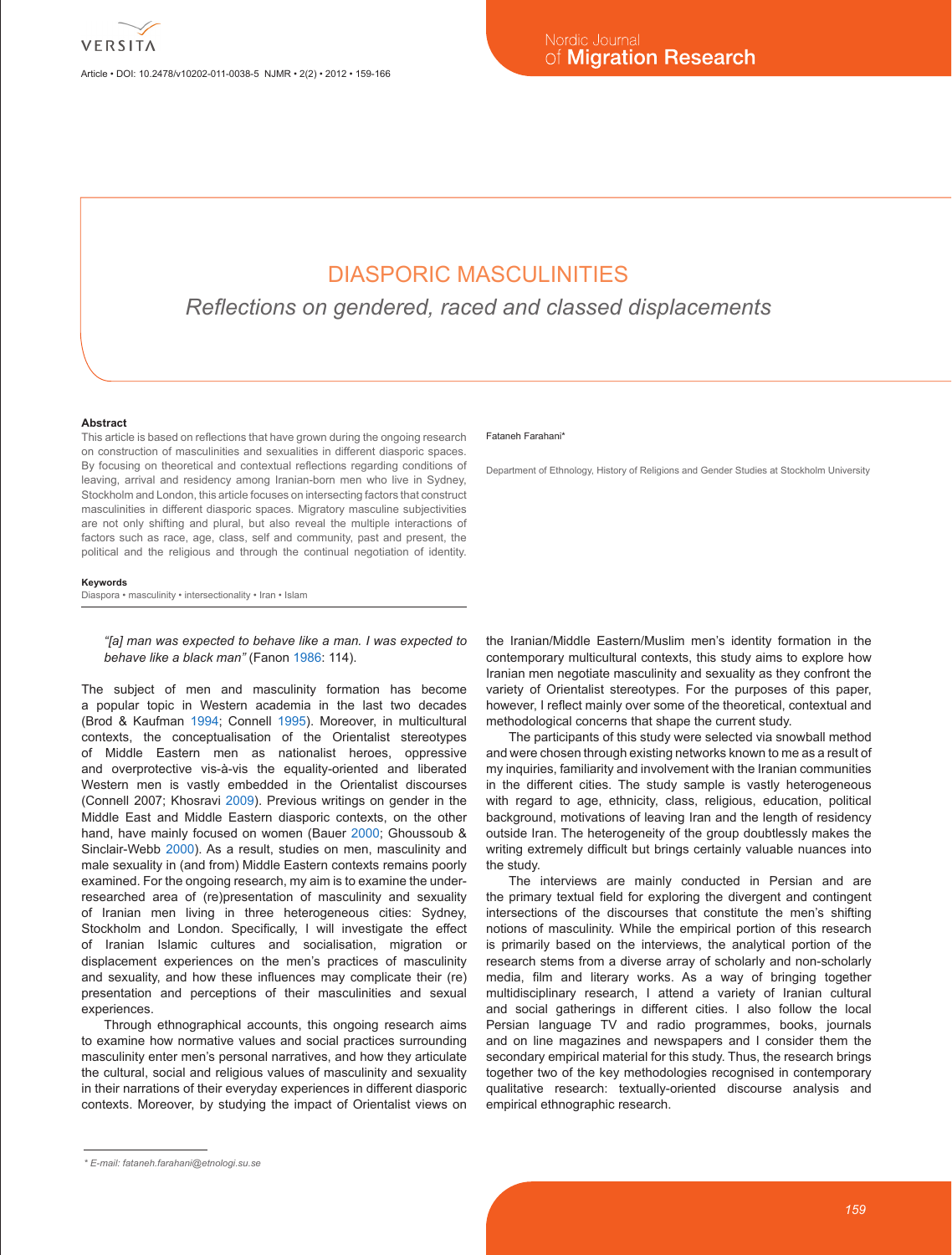#### **1 Gendering the concept of diaspora and transnationalism**

Increased migration across the world during the last decades has placed the concept of diaspora and transnationalism at the centre of theoretical and analytical scholarly discussions (Glick-Schiller, Basch & Blanc-Szanton [1995](#page-7-2); Safran [1991;](#page-7-3) Vertovec [1997](#page-7-4)). This has made them the most frequently debated terms within academic discussions on imposed dispersion, displacement, refugees, globalisation, multiculturalism, (re)establishment of transnational communities and cultural politics. Consequently, one can argue that these concepts have become quite worn-out and have turned into, as Paul Gilroy puts it, "overused but under-theorised" (1997: 332) terms.

Despite the differences between the concept of transnationalism – which has mainly grown out of scholarly works that focuses on intensified movement and interconnectivity between people among and across nation states and diaspora, which mainly focuses on peoples settlement far from their ancestral homelands – these concepts are not mutually exclusive. There are transnational subjects who either temporarily or on a permanent basis are involved in constructing and/or interconnecting with the existing multifaceted and heterogeneous diasporic communities. Similarly, there are diasporic subjects and communities who benefit from transnational movements and connections, and provide financial, sociocultural actions to further promote transnational activities. For that reason, in my study on Iranian diaspora, I have noticed that not only do Iranian subjects have their experiences and reflections shaped by several movements across different national borders, but also how they talk about their imagination to move to other countries, which they think will better suit their needs and aspirations (see more on imagination in Osman and Tjapar-Bjorkert & Sanghera's texts in this volume). Moreover, they are constantly in contact with other diasporic communities through economic, social and cultural interactions. Thus, the comparative nature of this study also provides a deeper understanding of the complexities and nuances of the construction of masculinities across different transnational borders.

Neither diaspora nor transnationalism can stand as epistemological categories of analysis, separated and distinct from the stiflingly exchangeable intersectionality of race, class, gender and sexuality. A gendered understanding of the reasons, process and consequences of migration, therefore, will undoubtedly offer new aspects for understanding and conceptualising diaspora and transnationalism (Anthias [1998](#page-6-4); Brah [2002](#page-6-5); Espín [1999\)](#page-6-6). By challenging the discourses of "fixed origins", Brah not only defies the search for a genuine and authentic identity or unsullied glorious past, but also explains how "the same" geographical place may stand for diverse histories and meanings. In her intersectional approach, not only do the circumstances of leaving play a central role but also important are the conditions of arrival and living. By focusing on the specificities of arrival and the existing social relationships in the new circumstances, Brah introduces the concept of *diaspora space* in lieu of diaspora. According to her, the concept of *diaspora space* includes the immigrants and their descendants, and those who are constructed and represented as local. Therefore, diasporic identities, as Brah declares, "cannot be read off in a one-to-one fashion straightforwardly from a border positionality, in the same way that a feminist subject position cannot be deduced from the category 'woman'" (2002: 207–8).

Migration is a profoundly gendered procedure. While the study of migration is not a new trend, focus on gender and changing gender roles, in general, and sexuality and masculinity, in particular, have been frequently neglected in studies of migration (Anthias [1998](#page-6-4); Espín [1999](#page-6-6); Moghissi [2005](#page-7-5)). A gendered understanding of the reasons, process and consequences of displacements will definitely provide new aspects for understanding and conceptualising diaspora. While both men and women undergo displacement, and experience its consequences differently, class, ethnicity, age and education, among other factors, have significant effects on how each goes through the immigration process. The receiving countries also process them differently and slot them into pre-determined racially gendered boxes. Therefore, men and women in the same family will experience their displacement and its consequences in different ways. Family relationships undergo drastic transformations due to the change in their environment – different constructions of femininity(ies) and masculinity(ies), unemployment, marginalisation, credential and education invalidation, to name a few – and due to each person's negotiation of, and changes in the shifting cultural, political and psychic terrains.

The changing dynamics of family relationships and gender roles among immigrant families, and the challenges faced by them in the receiving countries have gained significant attention during the last decades. In spite of the relative newness of the Iranian diaspora, research on gender imbalance among Iranian families (with a handful of reflections on sexuality and masculinity), has been the centre of several scholarly enquiries (Ahmadi Lewin [2001](#page-6-7); Bauer [1994](#page-6-8), [1998](#page-6-9), [2000](#page-6-3) who studied Germany and Canada; Darvishpour [2003](#page-6-10); Farahani [2007](#page-6-11), [2010](#page-6-12) who studied Sweden; Mahdi [1999](#page-7-6) who studied U.S.A.; Moghissi [2005,](#page-7-5) 2006 who studied Canada; Nassehi-Behnam [1985](#page-7-7) who studied France; Shahidian [1999\)](#page-7-8). However, as I mentioned earlier, since writing on gender in the Middle Eastern diasporic contexts has focused mainly on women, studies on men, masculinity and male sexuality in (and from) Middle Eastern contexts remains poorly examined. Moreover, while Shahram Khosravi's ethnographic study on Iranian born men in Sweden (2009) is one of the few studies on masculinity within Middle Eastern diasporic context, during the last few years the focus on young immigrant men/second generation has gained considerable attention in the Swedish media and academic circles (see Hammarén [2008;](#page-7-9) Jonsson [2007](#page-7-10); León Rosales [2010](#page-7-11)). By focusing on how men's notion of masculinity and sexuality (trans) form due to the movements across national and cultural boundaries, ethnographical research on construction of diasporic masculinities will make a contribution to fill the gap on a frequently neglected issue in the existing debate on constantly changing gender roles in diasporic and transnational contexts.

The relationship between displacement and construction of masculinities, femininities and sexualities are overly complicated (Farahani [2007](#page-6-11)). Research on migration and sexuality is predominantly marked by either pervasive cultural expectations or racist and sexist prejudices against immigrants, which often place migrant subjects in vulnerable positions, socially and culturally. By putting gender and sexuality at the centre of attention for understanding transnational and diasporic subjects' experiences of displacement, as Floya Anthias accentuates in her article in this volume, the complexities of gendered (dis)belonging will demonstrate itself more accurately. A comparative and intersectional analysis of transnational and diasporic construction of gendered identities show how different locations – not necessarily across different national boarders, as Anthias significantly underscores – provide a deeper and more nuanced understanding of different gendered, raced, classed dynamics (among others) with regard to transnational processes.

While the notion of border and border crossing is ingrained in the concept of transnationalism, the link is not as clear in the notion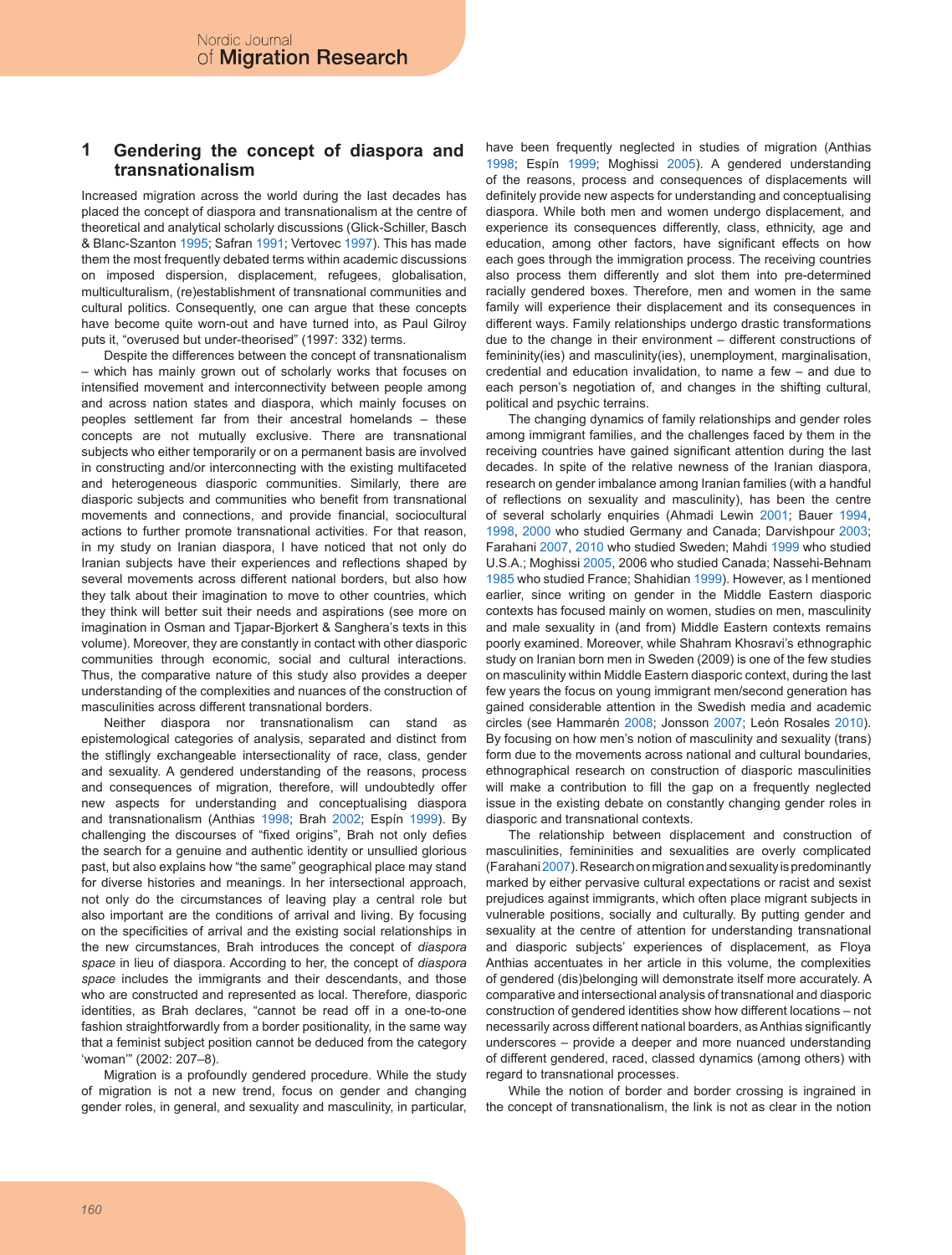of diaspora. However, as Brah [\(2002\)](#page-6-5) underlines, it is impossible to tackle the concept of diaspora without taking its relationship with the idea of borders into account. The very notion of border and border crossing, as Gloria Anzaldúa [\(2002](#page-6-13)) elucidates, includes a variety of concepts such as: racial, sexual, class, psychology, spiritual and cultural boundaries wherein they shape and are shaped relationally. The very relationality of border and border crossing, thus, constructs boundaries not only from within, but also from without (Fay [2004](#page-7-12)). Therefore, "Who I am" as Michaela Fay discusses, "is constantly defined by 'where I am,' 'who I am with' and how I am defined by whom is different (or similar) to me" (2004: 173). Moreover, through conceptualisation of the notion of border as a political construct as well as an analytical category, Brah intends to address the inconsistency of and within diasporic locations and dislocations (2002: 16). By reflecting on how borders are regulated or policed, Brah aims to shed light on who the undesirable border crossers are that are kept out and why. Therefore, the very practice of filling the gaps between different parts of their lives or identities demonstrate how, as Anzaldúa ([2002\)](#page-6-13) also explains, there are no bridges, one builds them as one walks. Different (gendered, classed and raced) subjects employ different tactics in their everyday lives in order to avoid an undesirable confrontation because of their names, accents, etc. in different locations. The tactics they employ, are shaped by where, when, and with whom they communicate or socialise. While people respond to each and every context differently, they constantly use their own experiences in order to deal with the new situations that emerge. All these considerations concerning context and location correspond fittingly with the importance of the notion of translocationality (instead of transnationality), which is also raised by Anthias in this volume.

### **2 Islamic view on sexuality and masculinity**

Historically, religion has been a conservative force in terms of its impact on the relationship between the sexes (Ahmed [1992](#page-6-14)). In Western contexts, Islam has increasingly become perceived as the most notorious religion in this regard (Moghissi [1999](#page-7-13)). Similar to other religions, Islamic discourses of sex, gender and sexuality are tightly interrelated. Therefore, a study on "Islamic" constructions of masculinity and sexuality are impossible without examining gender and gender roles. One of the crucial inquiries for researching the position of men (and women) in and from the Middle East has been the necessity of (dis)associating cultural authenticity from Islam. This tension has resulted in the double bind of, as Kandiyoti ([1996](#page-7-14)) asserts, either denying that Islamic practices are necessarily responsible for patriarchal practices or asserting that patriarchal practices are not necessarily Islamic. Each of the poles of this dichotomy has its own shortcomings. On the one hand, it is vastly reductionist to accuse Islam of being exclusively accountable for repressive gender practices. Doing so opens ways for ahistorical, essentialist and Orientalist stereotypes (Said [1994](#page-7-15)). On the other hand, it is problematic to entirely exonerate "Islamic doctrines" (in all of their multiplicities). Doing so leads to discounting and underplaying their hegemonic and disciplinary power in societies and communities where Islamic ideology is normative.

By avoiding monolithic assumptions that identifies Islam as the sole accountable component in the construction of gender identity, the importance of the disciplinary power of Islamic policy makes its impact indisputable. The few but significant studies about masculinity within different Islamic cultures show how masculinity is multiply constructed in complex ways in numerous and differing Islamic discourses (Bilgin

[2004](#page-6-15); Bouhdiba [1998;](#page-6-16) Ghoussoub & Sinclair-Webb [2000](#page-7-1); Khosravi [2009;](#page-7-0) Najmabadi [2000](#page-7-16), [2005](#page-7-17)). Therefore, it is important to veer away from generalising or giving a homogenised, fixed representation of *the* Islamic context, "or the Iranian context". Moreover, since sexuality, both inside and outside Iran, has predominantly been identified as heterosexuality (Shahidian [1999\)](#page-7-8), the main focus is to examine the men's narrations of their heterosexuality. However, by employing queer analysis, it is important to pay particular attention to how and in what ways the ideal and desirable heterosexual masculine subject is already constructed in relation to the abnormal and unacknowledged masculinities. By being attentive to how men recognise, long for, challenge, avoid, negotiate, distance from (un) desirable masculinity, it will also become apparent how the normative masculinity is performed and established through shifting boundaries within a variety of historically specific social contexts.

One of the queer theories contributions in the study of sexuality has been to demonstrate how the "normal" sexuality is not only governed by the attraction between the "right" sexes, but it is also constantly constructed interestingly with class, race, age and ability among other factors. For instance, the intimate relationship between a fifty-year-old female and a twenty-five-year old male is a fully heterosexual relationship; nonetheless, it is far from being a heteronormative relationship. However, if I point out that the female subject has ethnic Swedish background and the male subject is a young immigrant from Kenya, we will conceive their relationship differently. It is not my suggestion that we should. I am merely pointing out that the general understanding of power exchange between these two individuals will be perceived differently. This shows how what we perceive as a "normative" sexuality goes hand in hand with race, class, age, right length, etc. Therefore, it is important to pay attention to how Iranian male subjects in Sydney, Stockholm and London reflect around their (im)possibilities in meeting (new) partners. Do they consider their ethnic background and transnational experiences as an asset that they can benefit from or as something that makes their lives more complicated, so they view it as an obstacle? It is also important to have the same reflection in mind concerning their experiences while they were living in Iran with regard to their ethnic, class and educational background. Once again, what constitutes the desirable, heterosexual masculine subject in different locations and contexts and how do men challenge, confirm and deal with these expectations?

## **3 Masculinity and feminist perspective**

Focusing on masculinity, as Emma Sinclair-Webb ([2000\)](#page-7-18) points out, should not be seen as a shift away from feminist projects, but rather as a complementary endeavour. Men who have migrated are caught up in relations of gender, race and sexuality particular to their new social, cultural, economic and political environments, yet they do not leave behind their histories. "Migratory subjectivities" (Boyce Davis [1994](#page-6-17)) are plural and reveal the multiple intersections of self and community, past and present, the political and the religious, and through the continual negotiation of identity, they assert agency. Further, while emphasising the nuances and the diversity of different notions of masculinities (or femininities), it is necessary to escape essentialisation and reproduction of diverse stereotypes because total denial of their existence and power puts tangible limits on the sight of the observer. As Sinclair-Webb argues, "refusing to engage with diverse stereotypes – particularly when it comes to the popularly accepted notions of general public regarding masculinity or femininity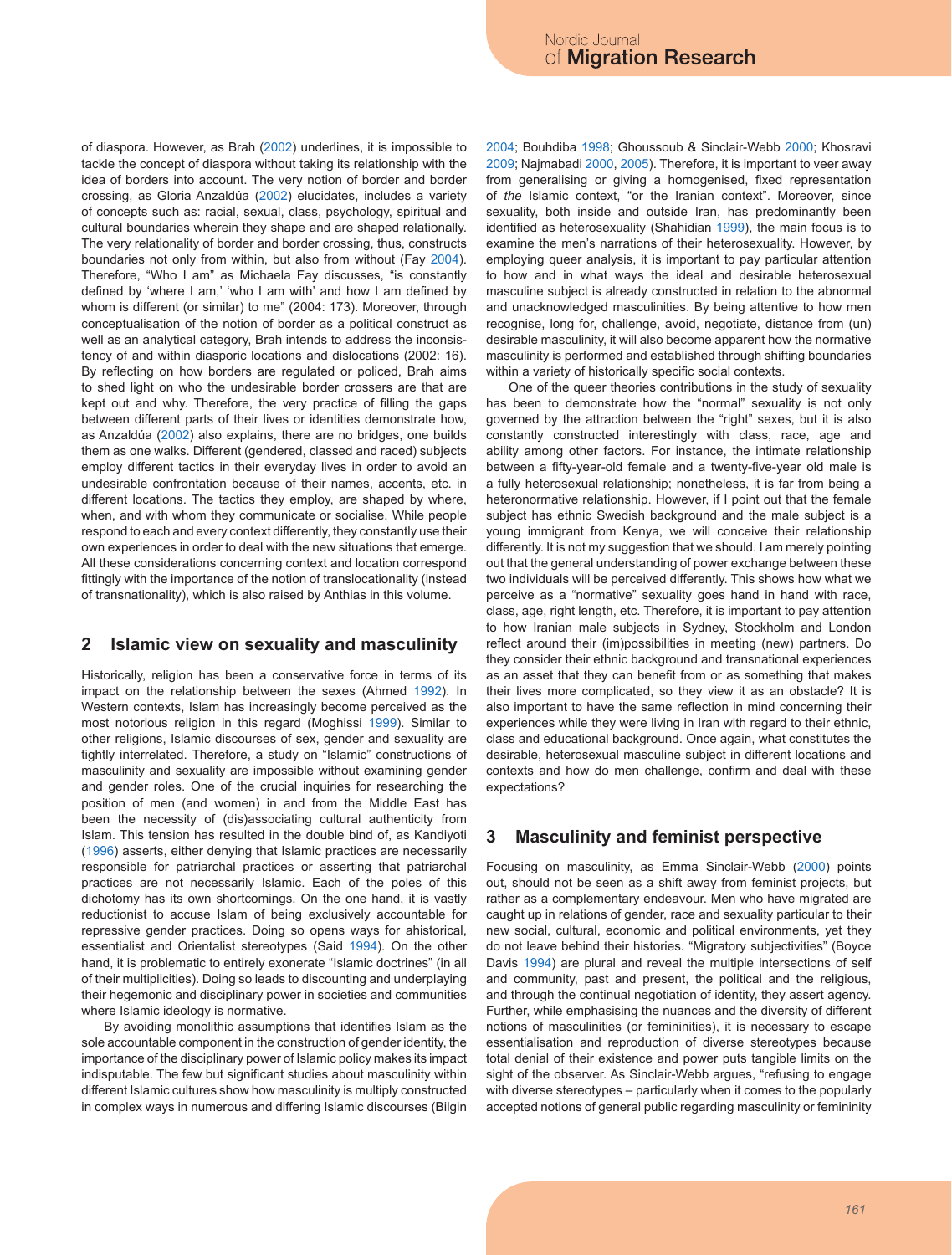among other – is akin to ignoring or underplaying the power of dominant cultural values which in all societies generally prove harder to resist than to incorporate" (2000: 13). While these stereotypes are resilient, as Sinclair-Webb continues to argue, they keep reproducing and contain enormous social power. Therefore, "there is no point in simply denying their truth and wishing them away" (2000: 12).

Being reluctant to deny the history or acknowledge the presence of "truth" in stereotypes, I would argue for practices of masculinity(ies) that support and promote dominant discourses. What needs to be done is to trace the threads that interact to produce those practices. There are too many power relations at play, particularly class-based, racist, sexist and homophobic ones, and too many positions of privilege and disadvantage. As Avtar Brah argues, "difference for the most part is about difference of social condition" (2005: 435). Thus, it is crucial to study what makes people take up certain choices that they pick from. What choices are available around them and where do they pick these choices? Where do they come from? Recognising masculinity as highly complex configurations of practices, one should take into consideration the relation of rulings without turning a blind eye to their agency. By incorporating globalisation processes, Connell not only extends his conceptualisation of masculinity, but also emphasises the importance of local ethnographic studies on men (2002, 2007) in order to observe and analyse the multiple and simultaneous presence of contradictory social relations that men face.

#### **4 Research on Iranian men in England, Sweden and Australia**

One of the methodological concerns, with regard to this study, is to be attentive to the similarities and differences among Iranians who moved to Sydney, Stockholm and London, and to pay attention to how and in what ways different masculinities are constructed in different places. Earlier, I discussed how the condition of arrival and living in the "receiving" countries has imperative impact on how the masculine subjects are (re)constructed. In addition to the specific conditions of each and every country, different cohort of Iranians have moved to and settled in different countries. For instance, contrary to England that attracted many Iranians even prior to the Iranian Revolution (1979), the existence of the Iranian community in Sweden and Australia is a recent phenomenon. The Iranian community(ies) is young and Iranians make up one of the largest non-European minorities in Sweden, many arriving during the 1980s and 1990s due to the Iranian Revolution and the eight year long war with Iraq (1980–1988) that followed it. Due to the different migration and refugee policies, there is a difference between the social and political component and the ways that Iranians arrive in England, Sweden and Australia. While a majority of Iranians who live in Sweden arrived as refugees or later due to the international refugee family reunion policy, Iranians who live in England arrived as students, professionals, refugees, etc. However, during the last five to six years, due to the development of different Masters programmes introduced in English language within Swedish academies, for the first time we have been witnessing many foreign students within Swedish universities. Tuition free courses have attracted many students, among them are many Iranians. However, this will change since Sweden has recently enforced a tuition requirement for foreign students. These new groups of Iranians who have spent almost their whole lives in post-revolutionary Iran add expectably – but sometimes in unexpected ways – additional nuances to the already existing heterogeneous Iranian communities.

However, this is not a new occurrence in Sydney and London since due to these countries migration policies and language (English), they have always been open to a new group of Iranian students and businessmen and women.

Moreover, United Kingdom's vast colonial history, in general, and specifically, its direct and indirect influences on Iran's economy and political destiny put it in a particular position among Iranians, which Sweden and Australia lack. In the early post-revolutionary years, most of the Iranians who moved to Australia were immigrants and not political refugees, unlike in Sweden. Many Iranians in Australia also have a *Baha'i* background. During the last decade many skilled immigrants (well-educated, post-revolutionary generation of Iranians) have moved to Australia. These differences, along with their class background and specific condition in each country, are some of the reasons that differentiate Iranians in each country quite diversely. Therefore, a comparative ethnographic study of diasporic masculinities in three heterogeneous multicultural western contexts, with a focus on the specificity of different contexts, representations and practices will provide a deeper understanding of each and every circumstance, and expose how diasporic masculinities are shaped differently in different contexts. Besides, it is also interesting to examine how Iranian men relate to different concepts of "normative" masculinities in British, Australian and Swedish societies.

With regard to challenging orientalist stereotypes and employment of postcolonial approach, it is noteworthy to mention that Iran has never formally been a colony. However, in addition to the Western power's direct and indirect influences on the country's economy, culture, political destiny and the impact of global culture, Iran and the identity formations of Iranians (inside as well as outside Iran) have never been outside the colonial and Orientalist discourses (Moallem [2005\)](#page-7-19). In *Black Skin, White Masks* (1986), Franz Fanon demonstrates the psychological impacts of colonialism on the colonised subjects, who internalise the image of the self as "other". The colonising project represents, for example, the "black" man, as everything the "white" man is not, because as Fanon explicitly declares, "[a] man was expected to behave like a man. I was expected to behave like a black man" (1986:114). The consequences of the internalisation of the self as other, as historian Tavakoli-Targhi ([2001\)](#page-7-20) declares in a similar approach, result from the processes of *self-orientalisation*. This illustrates how the gendering and sexualising of men (and women) grows into a racialised/ethnicised self within specific diasporic spaces. Therefore, due to the intermingling of racist and sexist discourses, as David L. Eng (2001) points out, sexual and racial differentiation and marginalisation cannot be understood in isolation.

A key issue regarding the men of Iranian descent in different Western contexts (who are very often undifferentiated as Muslim or Middle Eastern men) is how they are (re)presented in comparison with (white) Western men. Moreover, by analysing how the dichotomisation of "we and them" arises in different Western metropolitans (Sydney, Stockholm and London), this study aims to understand not only what prejudices the Iranian-born men face on a daily basis, but also how the stereotypes are used to differentiate Iranian men from "liberated and equal seeking" Western men in different contexts. Considering the differences between these three cities, Sweden has one of the highest levels of gender equality in the world. Thereby, the "image" of Swedish men not only pushing prams (take parental leave), but also (supposedly) taking their share of the household duties sounds familiar to many.

Since the late 1990s, studies on men and masculinity construction in Sweden have expanded broadly (Pringle & Balkmar [2006\)](#page-7-21). A majority of these studies have critical standpoints and are directly or indirectly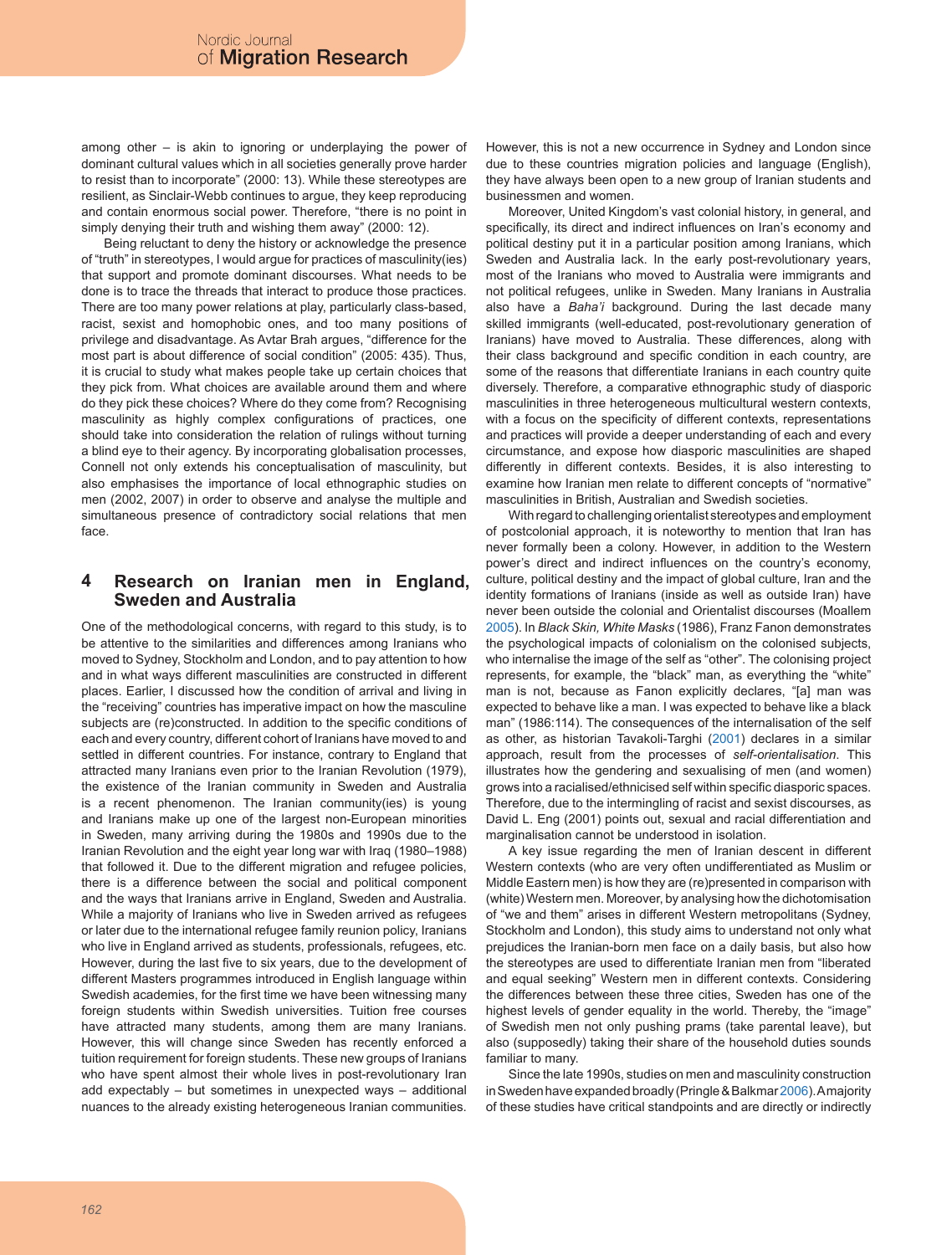intertwined with gender equality projects in Sweden. However, while in the majority of these studies men are mostly observed and examined as obstacles for gender equality, several studies are attentive to ways that (the image of) "gender equal" Swedish men is constructed through and across different discourses in Sweden. For instance, Lars Jalmert, one of the Swedish masculinities research pioneers, who invented the notion of "in principle man", in his book *The Swedish Man* in the early 1980s sheds light on Swedish men's ambivalence towards gender equality. According to Jalmert, the Swedish man is positive to gender equality "in principle" but not in practice. Moreover, by focusing on numerous campaigns that aim to encourage men to take their share of household responsibility and participate in equal parenting, Roger Klinth and Thomas Johansson demonstrate how Swedish men/fathers have been caught in between political visions and real life (Johansson & Klinth [2008;](#page-7-22) Klinth [2002](#page-7-23), [2008;](#page-7-24) Klinth & Johansson [2010\)](#page-7-25).

Furthermore, by employing intersectional analysis, some studies aim to comprehend which men are keen on or reluctant to participate in gender equality projects, and in what ways these "good men" partake in the project. In sum, researches on gender equality and masculinity politics have lately focused on how masculinity politics and the reformist agenda of state feminist driven projects cooperate for constructing a national self image, and use gender equality to promote Sweden internationally (Dahl [2005](#page-6-18); Egeberg Holmgren [2011](#page-6-19); Järvklo [2008\)](#page-7-26). These studies also explore in different ways how the gender equal good man, as Ulf Mellström [\(2011](#page-7-27)) points out, is constructed interwoven with Swedishness, middleclassness, whiteness and heteronormativity.

Since masculinity, as a historical and shifting phenomenon, is constructed in a power relation with femininity, and always in relation to various forms of masculinities (Connell [2002](#page-6-20), 2007), it is interesting to focus on how transnational masculine subjects who move to, for example, Sweden (dis)relate to this image of Swedish masculine subject or how their masculinity is represented with regard to the general image of the "Swedish" man (which represents a white, young, urban, heterosexual and well-educated man) or the other sorts of masculine subjects. Even in Australia and UK, Iranian men feel that their masculinity is compared and confronted with the "liberated" British or Australian man, but the same image of gender equal (Swedish) man who stays at home and takes care of his children fails to exist in Australia and UK in the same way as in Sweden. In addition, the high cost of nursery school makes even many working Australian and British women choose to stay at home and take care of their children instead of sending them to nursery school. The same phenomenon is almost non-existent in Sweden due to the government supported nursery schools and 12–18 months long paid parental leave. In addition, Swedish women work on a parttime basis more than Swedish men do.

Generally, men have the main responsibility for the economy of the household in Iran. One of the components, which makes a responsible and thereby, a desirable heterosexual, masculine subject in Iranian contexts (which was confirmed by almost all of my interviewees) is to be a breadwinner and be able to take care of the family. Becoming a breadwinner is one of the key elements in the transition from boys to men. Due to the inefficient, unreliable and expensive nursery schools, for instance, Iranian women in Sydney and London – like many Australian and British women – tend to stay at home and take care of their children more often. Consequently, their husbands remain as a breadwinner and continue to feel responsible for their families. This is one example that shows how a different context has a different impact on how men continue to feel as a desirable masculine subject or start questioning, confirming, (re) negotiating or challenging their pervious roles and values.

One of the few and related study that includes a similar focus is Shahram Khosravi's ethnographic study on Iranian men in Sweden. By drawing on a postcolonial theoretical debate of the irrefutable intermingling of racist and sexist discourses, Khosravi ([2009\)](#page-7-0) examined how, despite their satisfactory social status, the welleducated men in his study persistently negotiated the hegemonic discourses of immigrant/Muslim men. Torn between– what Khosravi calls – Iranian women's liberation process and a continuous confrontation with a variety of stereotypes of Iranian/Muslim men, the men in his study, as racially and sexually marked and discernible, "feel visible yet without being seen". Based on her ethnographic study among Iranian diaspora in Germany, Janet Bauer notes that "while it's been generalized that women refugees adapt better than men to the circumstances of exile", she emphasises that it would be unreasonable to assume that women have an easy time doing it" (2000: 186; see also Farahani [2007\)](#page-6-11). While the patriarchal gender arrangements in the countries of origin differ from those of the "host" country, in the practice of everyday life, immigrant women confront and grapple with their status as an "other" within the imagined community as well as their multicultural identification" (Smith & Brinker-Gable 1997: 16; Farahani [2007\)](#page-6-11).

Moreover, Khosravi shows how the notion of *mard-e sonnati*  (traditional man), which is used inside Iran to identify a man who (among other qualities) is dedicated to patriarchal values, in diasporic circumstances takes on a cultural and ethnic attribute and becomes *mard-e Irani* (Iranian man). This leads to, as Khosravi explains, modification of *mard-e Irani* from a noun to an adjective that is associated with certain characteristics, which refer to the selective behaviours/performances of men that serve to assert masculine authority over their wives and daughters. *Mard-e Irani,*  according to him, is linked with negative attitudes and is used as an insult (2006: 80). Acknowledging Khosravi's argumentation, I have noticed a similar phenomenon in my research among Iranian born women in Sweden (Farahani [2007](#page-6-11)). I observed how a similar judgment (with different gendered characteristics) has been passed onto women. The notion of *zan-e sonnati* (the traditional woman) is (among other qualities) allocated to housewives who prioritise the wishes of their husbands and children. This "proper" woman should also be highly concerned about her (sexual) behaviour. Like the notion of traditional man, the notion of traditional woman becomes ethnicised/racialised in the diaspora. It shifts to *zan-e Irani* (Iranian woman) and thereby becomes an adjective that implies specific (gendered) characteristics. *Zan-e Irani bāzi dar āvardan* (playing the Iranian woman) includes, among other things, women who in intimate (hetero)sexual encounters, play aloof and inaccessible. While failing to incorporate a feminist analysis of gender imbalance, Khosravi's study is also limited to well-educated, middle class Iranian men. By including working-class men as well as those who feel marginalised due to the non-accreditation or non-acceptance of their educational and vocational degrees and skills, one can bring additional nuances into the analysis.

Moreover, regarding the class backgrounds of the interviewee, it is important to point out that due to the migration, the economic, cultural, symbolic and social capital (Bourdieu [1987](#page-6-21), [1989\)](#page-6-22) of the people undergo changes in a variety of, and at times contradictory, ways. For instance, due to the different living standards between Iranian and Swedish/British/Australian societies, while some people might gain a better economic situation, they might still be positioned in a lower class compared with other classes in the current society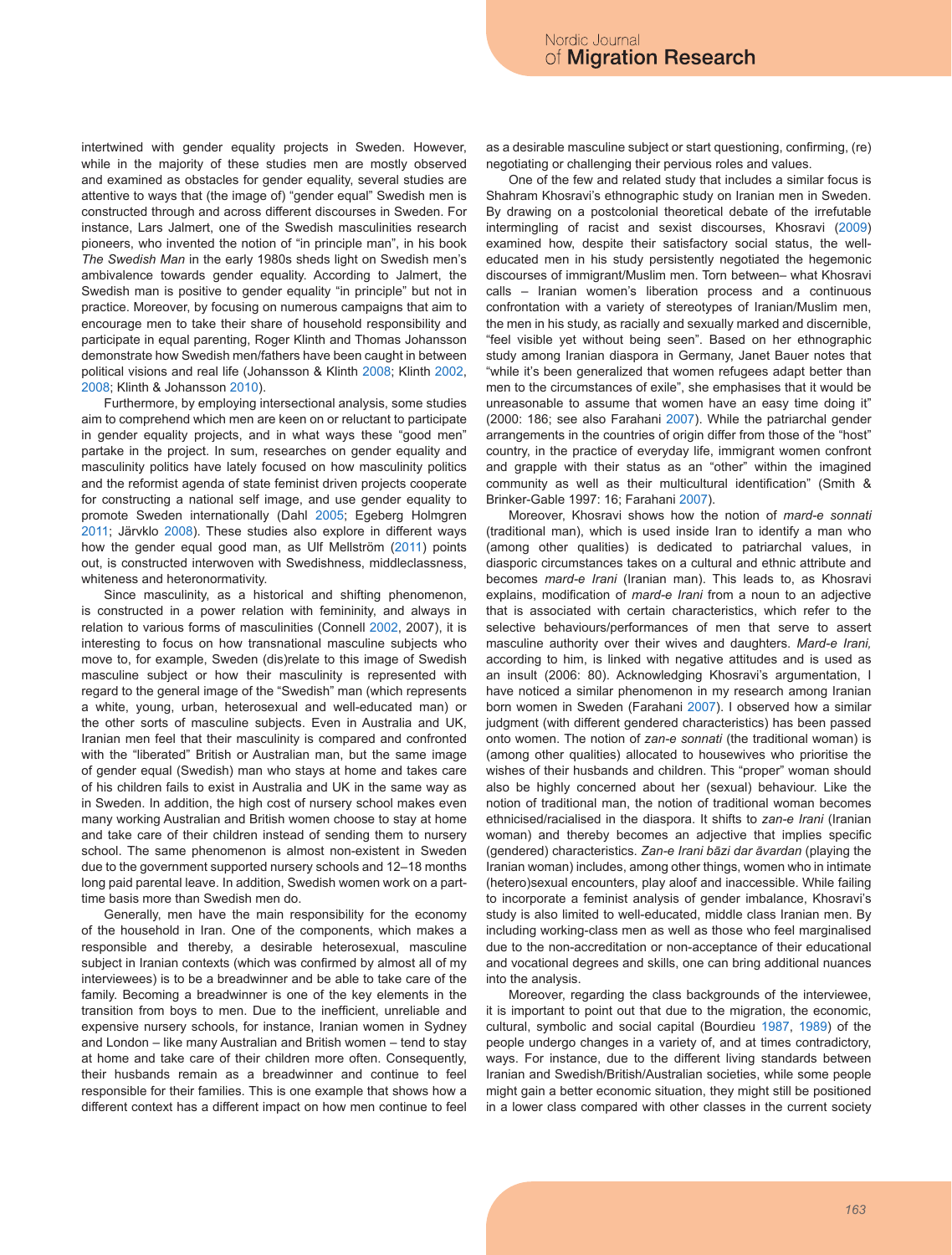and have a lower status than what they once held in Iranian society. Similarly, this often happens also to their social, cultural or symbolic capital. Nevertheless, status and class are not reducible to each other. These considerations make the notion of class and class background of the interviewee additionally interesting and complex. In general, people have different tactics in order to adjust, seize, (dis) confirm, challenge and negotiate these changes in their lives and how these might impact their masculinity.

As an example of this point, I draw on an account that a particular interviewee gave of his situation regarding employment. Not surprisingly, unemployment, non-accreditation or recognition of educational and vocational degrees and skills, racism and marginalisation were common topics that many interviewees shared with me throughout the course of the interviews. One of the male interviewees, Reza had gone through the most dramatic changes regarding these matters. Reza's high professional status and academic degree had been completely dismissed and disqualified after he left Iran. He had to start working in an unqualified, low-paid job in Sydney. I asked him if and how this drastic transformation had changed the ways, in which he viewed himself as an individual, a man, a (desirable) husband or a father. Insistently, Reza firmly declared that his feelings regarding his position as a (heterosexual desirable) man, father and husband had not changed in any way at all. He assured me that he had left Iran because of the lack of individual and social liberties, and of freedom of expression and that he wanted to offer his daughters the opportunity to live in a free country. By migrating to Australia, he achieved what he wished for. So, Reza assured me, losing his job, his status and wealth was of less significance. Later on during my fieldwork in Sydney at a gathering among Iranians, I happened to meet some people who knew Reza well and some were close relatives. While talking about the social and mental consequences of geographical and social displacements, a couple of the people in the group presented lengthy accounts of Reza's drinking problem and the deterioration in his physical and mental health in the first decade of his residency in Sydney, as an example of some of the consequences of non-accreditation or acceptance of educational and vocational qualifications and skills in the new context.

Thus, here I had two different accounts of the same person's (dis) integration in a new context. What am I, as a researcher, supposed to do with these different accounts? Should I dismiss everything that Reza had told me and "believe" what I "accidentally" happened to hear about him through others? Or should I completely "believe" his account? I will never, and can never, have the chance to verify all the details of interviewees' accounts of themselves. Nor am I interested in doing so. What interests me, however, is how Reza *positions*  himself, how he *desires to position* himself *in his interaction with me* (to read a more indepth discussion regarding researchers' insider/ outsider role and on positionality, see Farahani [2010](#page-6-12)a). It is also vital to examine how and in what ways Reza (and other interviewees) is capable of finding value in something different from that which he was entitled to prior to his current situation. That Reza was a highly skilled, professional man was no longer widely acknowledged, and by (re)presenting himself in new circumstances as someone who values freedom more than anything else, Reza was, I propose, attempting to reposition himself and his value system, and attain a different type of social, cultural and/or even sexual capital for gaining respect, attention and admiration. Having said that, I am not suggesting that his previous position excluded the valuing of freedom and individual liberty. Since I am interested in analysing self-presentations of masculinities, it is not my aim to determine the veracity of the interviewees' accounts of themselves. Rather, I consider it important to look into how the interviewees (dis)related and re-told their understandings of their masculinities in light of what they consider to be, for instance, their social background. In other words, instead of saying that X *comes* from a middle class, religious or secular family, I point to the ways that X *considers* herself/himself to be from a middle class, religious or secular family and how that fact, in his/her opinion, influences his/her perception of masculinity and sexuality in specific ways.

My earlier findings based on fieldwork and interviews with Iranian men in Sydney, Stockholm and London also demonstrate how most of the interviewees despite (sometimes) lengthy accounts of racist practices were not so keen on presenting themselves as one who has been subjected to racist and discriminatory practices. While many of the interviewees, particularly the first generation, have faced degradation of their degrees and previous work experiences, they were unwilling to observe that as a sign of discrimination. Many of them lived in marginalised suburbs, their children had experienced different conflicts and problems due to their backgrounds, names, looks, accents, etc., but they were reluctant to see that as consequences of racist practices. Rather, they observed these practices as a procedure that one should be prepared to face when one leaves his/her home country. Interestingly, having moved or a desire to move from the residing country to a third country (for example, from Sweden to United Kingdom or from United Kingdom to Australia or Canada) was often presented as a solution to escape racism. While men in Stockholm talked more openly about their experiences of racism, men who lived in London and Sydney refused to see themselves as victims of racist practices. According to my opinion, men's desire to present themselves as an indisputable part of a "collective white we" lies partly behind interviewees' more rather than less collective denial of racism. According to men's narratives (even some of those who lived in Stockholm), racism was something that happens to Africans, Arabs and Turkish people who didn't know how to adjust in this society, not to the "civilised we" who are middle class, well-educated Iranians. A variety of intersecting factors such as: lighter skin, high education, age, language ability, occupation, look, wealth and social and cultural capital, among others have an impact on how one could feel closer to "normative" masculinity and "pass" in order to occupy a position of privilege. However, the problem with "passing", as Beverly Skeggs indicates in her study on working-class, British, white women who try to pass as middle-class women, "is that someone may catch you out" (2002: 86). Moreover, as Skeggs explains, the desire to pass and to be accepted and recognised by another group requires one to know how to be accepted. Skeggs adds that the uncertainties around the process of passing, without doubt, generate enormous anxiety for those who wish to pass (for more discussion on passing, see Schlossberg [2001\)](#page-7-28). However, there are more nuances to discuss concerning interviewees approaches to racist practices in these three cities that require more inclusive presentation of interview material, which is beyond the scope of this paper (see Farahani forthcoming).

### **5 Conclusion**

By focusing on the importance of studying construction of diasporic masculinities, in this article, I have discussed some of the theoretical and methodological concerns with regard to studying masculinity, displacement, gender imbalance and sexuality among Iranian born men in different Western contexts. I have also argued how a study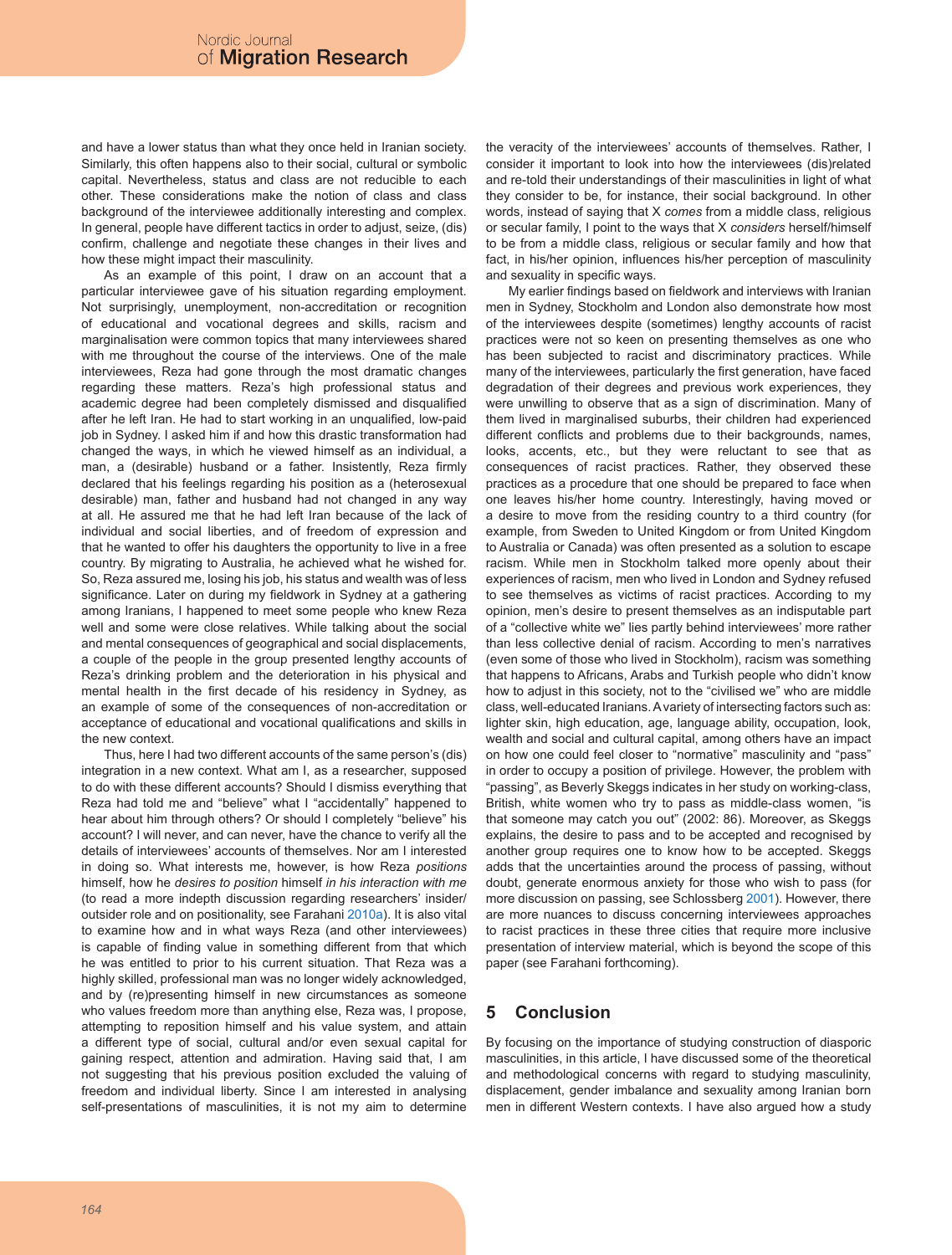on diasporic masculinity will fill the existing gap in masculinity studies – with all its layers and nuances – that traditionally has engaged white men, as well as feminist/Middle Eastern studies – with all their complexities and differences – that have mainly focused on the situation of women. By presenting some of the historical and contextual backgrounds, such as: the Islamic view on sexuality, 1979 Iranian revolution, differences among the various groups of Iranians who moved to different countries and within each group: generation, age, ethnicity, class and reflections over the conditions of leaving and conditions of arrival, I have briefly presented some of the shifting and intersecting factors that construct Iranian transnational masculine subjects. By focusing on the conditions of arrival, I have also reflected on how the construction of Iranian men in Western contexts (who are very often undifferentiated as Muslim or Middle Eastern men) can be used to differentiate Iranian men from "liberated and equal seeking" Western men in different contexts. In examining intersecting discourses that construct diasporic masculine subjects, it is also

imperative to pay attention to the different types of masculinities and the ways in which they have been ignored, marginalised, silenced or empowered.

**Fataneh Farahani** is an ethnologist and currently has a research position at the Department of Ethnology, History of Religions and Gender Studies at Stockholm University. Her research interest includes sexuality, diaspora, feminist postcolonial theories and Islam. Some of her publications are: *Gender, Sexuality and Diaspora* (Forthcoming by Routledge), "Iranian Born Men's Navigations of Race, Masculinities and the Politics of Difference" in *Rethinking Transnational Men* (forthcoming), "On Being an Insider and/or an Outsider: A Diasporic Researcher's Catch-22" in *Education Without Borders: Diversity in a Cosmopolitan Society* (2010), and "Sexing Diaspora: Negotiating Sexuality in Shifting Cultural Landscape" in *Muslim Diaspora in the West: Local and Global Perspectives* (2010).

# **References**

### <span id="page-6-7"></span>*Ahmadi Lewin, F 2001, 'Identity crisis and integration. The divergent attitudes of Iranian immigrant men and women towards integration into Swedish society', International Migration, vol. 39, no. 3, pp. 121–135.*

- <span id="page-6-14"></span>*Ahmed, L 1992, Women and gender in Islam. Historical roots of a modern debate, Yale University Press, London.*
- <span id="page-6-4"></span>*Anthias, F 1998, 'Evaluating diaspora, beyond ethnicity?', Sociology, vol. 32, no. 3, pp. 557–580.*
- <span id="page-6-13"></span>*Anzaldúa, GE & Morga, CL (eds) 2002, This bridge called my back. Writing by radical women of colour, Kitchen Table, Women of Color Press, New York.*
- <span id="page-6-8"></span>*Bauer, J 1994, 'Conversations on women's rights among Iranian political exiles. Implications for the community-self debate in feminism', Critique, Spring, pp. 1–12.*
- <span id="page-6-9"></span>*Bauer, J 1998, 'The right to cultures. Cultural communication, media and Iranian women refugees in Germany and Canada', Media Development, vol. 3, pp. 27–33.*
- <span id="page-6-3"></span>*Bauer, J 2000, 'Desiring place. Iranian refugee women and the cultural politics of self and community in the diaspora', Comparative Studies of South Asia, Africa and the Middle East, vol. 20, no. 1, pp. 180–199.*
- <span id="page-6-15"></span>*Bilgin, E 2004, An analysis of Turkish modernity through discourses of masculinity. Available from: <http://etd.lib.metu.edu.tr/ upload/12605575/index.pdf>. [Last accessed 23.7.2007].*
- <span id="page-6-21"></span>*Bourdieu, P 1987, 'What makes a social class? On the theoretical and practical existence of groups', Berkeley Journal of Sociology, vol. 32, pp. 1–17.*
- <span id="page-6-22"></span>*Bourdieu, P 1989, 'Social space and symbolic power', Sociological Theory, vol. 7, pp. 14–25.*
- <span id="page-6-16"></span>*Bouhdiba, A 1998, Sexuality in Islam, Saqi Books, London.*

<span id="page-6-5"></span>*Brah, A 2002, Cartographies of diaspora. Contesting identities,* 

*Routledge, London & New York.*

- *Brah, A 2005, 'Difference, diversity, differentiation. Process of racialisation and gender', in Theories of race and racism. A reader, eds. L Back & J Solomos, Routledge, London & New York, pp. 431–447.*
- <span id="page-6-1"></span>*Brod, H, Kaufman, M, (eds.) 1994, Theorizing Masculinities. Sage Publications, Thousand Oaks.*
- <span id="page-6-20"></span>*Connell, R 2002, Gender. An introduction, Polity Press, Cambridge.*
- <span id="page-6-2"></span>*Connell, R 1995, Masculinities, University of California Press, Berkeley.*
- <span id="page-6-18"></span>*Dahl, U 2005, 'Scener ur ett äktenskap: jämställdhet och heteronormativitet', in Queersverige, ed. D Kulick, Natur och Kultur, Stockholm, pp. 48–71.*
- <span id="page-6-10"></span>*Darvishpour, M 2003, Invandrarkvinnor som bryter mönstret: Hur maktförskjutningen inom iranska familjer i Sverige påverkar relationer, Almqvist & Wiksell International, Stockholm.*
- *Eng, DL 2001, Racial castration. Managing masculinity in Asian America, Duke University Press, Durham & London.*
- <span id="page-6-19"></span>*Egeberg Holmgren, L 2011, IngenMansLand: om män som feminister, intervjuframträdanden och passerandets politik, Acta Universitatis Upsaliensis, Uppsala.*
- <span id="page-6-6"></span>*Espín, OM 1999, Women crossing boundaries. A psychology of immigration and transformations of sexuality, Routledge, New York.*
- <span id="page-6-0"></span>*Fanon, F 1986, Black skin, white masks, Pluto Press, London.*
- <span id="page-6-11"></span>*Farahani, F 2007, Diasporic narratives of sexuality: identity formation among Iranian-Swedish women, Acta Universitatis Stockholmiensis, Stockholm.*
- <span id="page-6-12"></span>*Farahani, F 2010a, 'On being an insider and/or an outsider: a diasporic researcher's catch-22', in Education without borders: diversity in a cosmopolitan society, ed. L Naidoo, Nova Science Publishers, New York, pp. 113–130.*

<span id="page-6-17"></span>*Boyce Davis, C 1994, Black women. Writing and identity: migrations of the subject, Routledge, New York.*